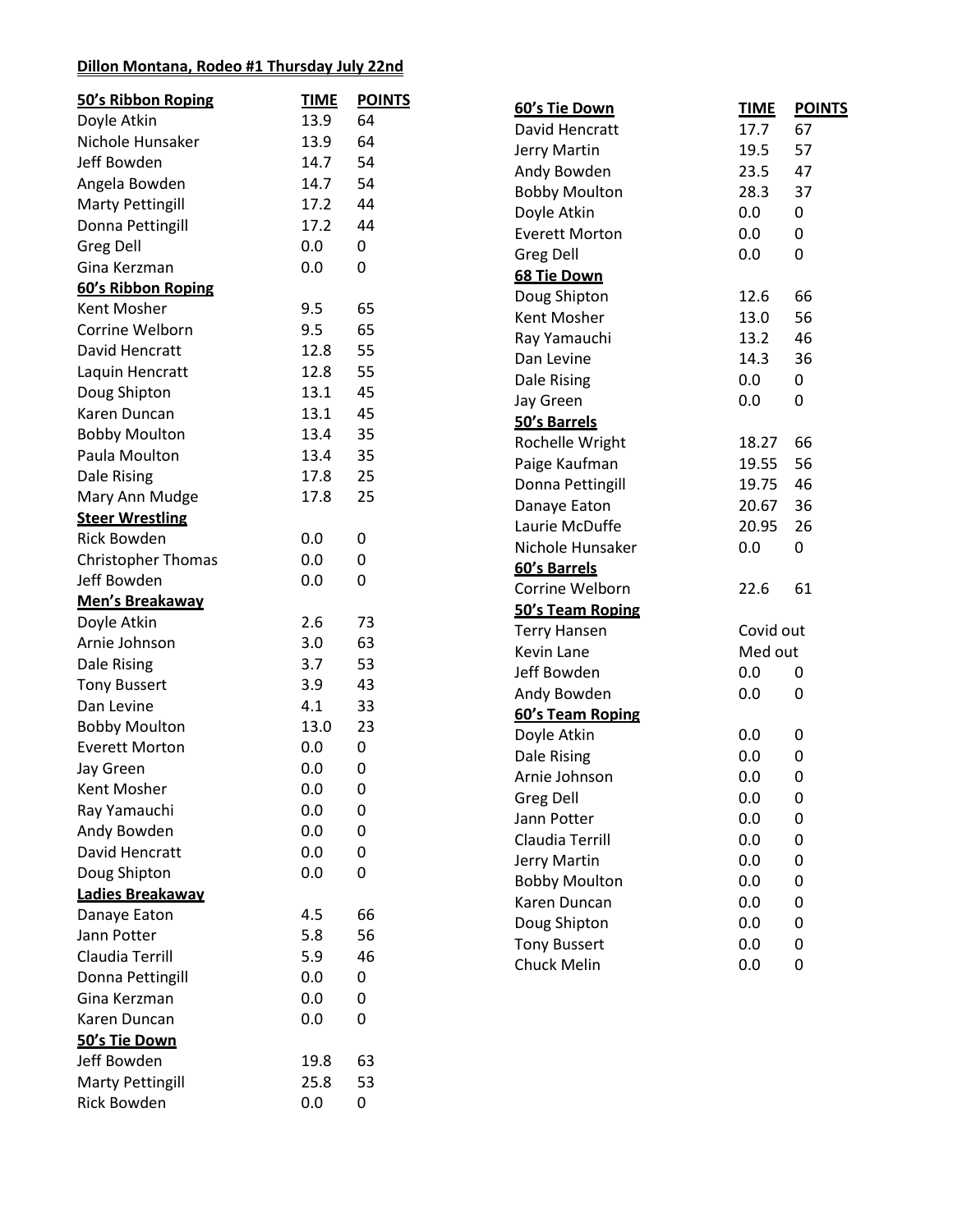### **Dillon Montana, Rodeo #2 Friday July 23rd**

| 50's Ribbon Roping      | <b>TIME</b>        | <b>POINTS</b>        | 60's Team Roping continued | <b>TIME</b> | <b>POINTS</b> |
|-------------------------|--------------------|----------------------|----------------------------|-------------|---------------|
| <b>Greg Dell</b>        | 12.2               | 63                   | Doyle Atkin                | 17.7        | 56            |
| Gina Kerzman            | 12.2               | 63                   | Dale Rising                | 17.7        | 56            |
| Jeff Bowden             | 15.0               | 53                   | <b>Tony Bussert</b>        |             | 0             |
| Angela Bowden           | 15.0               | 53                   | <b>Chuck Melin</b>         | 0.0         | 0             |
| Doyle Atkin             | 16.6               | 43                   | Jerry Martin               | 0.0         | 0             |
| Nicole Hunsaker         | 16.6               | 43                   | <b>Bobby Moulton</b>       | 0.0         | 0             |
| 60's Ribbon Roping      |                    |                      | Jann Potter                | 0.0         | 0             |
| Dave Hencratt           | 11.2               | 65                   | Claudia Terrill            | 0.0         | 0             |
| Laquin Hencratt         | 11.2               | 65                   | Arnie Johnson              | 0.0         | 0             |
| Dale Rising             | 11.9               | 55                   | <b>Greg Dell</b>           | 0.0         | 0             |
| Mary Ann Mudge          | 11.9               | 55                   | Men's Breakaway            |             |               |
| <b>Bobby Moulton</b>    | 13.2               | 45                   | Kent Mosher                | 1.9         | 73            |
| Paula Moulton           | 13.2               | 45                   | <b>Bobby Moulton</b>       | 2.5         | 63            |
| Kent Mosher             | 0.0                | 0                    | <b>Everett Morton</b>      | 2.6         | 53            |
| Corrine Welborn         | 0.0                | 0                    | Ray Yamauchi               | 2.8         | 43            |
| Doug Shipton            | 0.0                | 0                    | Dan Levine                 | 3.0         | 33            |
| Karen Duncan            | 0.0                | 0                    | David Hencratt             | 3.8         | 23            |
| <b>Bareback</b>         |                    |                      | Andy Bowden                | 6.6         | 0             |
| Jasen Olsen 40's        | 59                 | 63                   | Doyle Atkin                | 12.8        | $\pmb{0}$     |
| Cody Miller 40's        | 00                 | 0                    | Jay Green                  | 12.9        | $\pmb{0}$     |
| Tony Baker 40's         | 00                 | 0                    | <b>Tony Bussert</b>        | 0.0         | 0             |
| <b>Saddle Bronc</b>     |                    |                      | Doug Shipton               | 0.0         | 0             |
| TJ Camblin 50's         | 00                 | 0                    | Dale Rising                | 0.0         | 0             |
| <b>Bull Riding 40's</b> |                    |                      | Arnie Johnson              | 0.0         | 0             |
| Jackson Stoney 40's     | 76                 | 66                   | Ladies Breakaway           |             |               |
| Bradley Boudreau 40's   | 74                 | 56                   | Karen Duncan               | 2.5         | 66            |
| Will Rogers 40's        | 68                 | 46                   | Gina Kerzman               | 3.3         | 56            |
| Christopher Thomas 40's | 00                 | $\pmb{0}$            | Danaye Eaton               | 4.0         | 46            |
| David Kingsbury 40's    | 00                 | 0                    | Donna Pettingill           | 4.4         | 36            |
| JR Rogers 40's          | 00                 | $\mathbf 0$          | Jann Potter                | 8.6         | 26            |
| Mike Atwell 40's        | Release            |                      | Claudia Terrill            | 0.0         | 0             |
| <b>Bull Riding 50's</b> |                    |                      | 50's Tie Down              |             |               |
| Julius Begay 50's       | 72                 | 62                   | Jeff Bowden                | 20.1        | 62            |
| Jay Waskom 50's         | 67                 | 52                   | <b>Marty Pettingill</b>    | 0.0         | 0             |
| <b>Bull Riding 60's</b> |                    |                      | 60's Tie Down              |             |               |
| Greg Dickson 60's       | 61                 | 63                   | <b>Everett Morton</b>      | 12.2        | 67            |
| Ernie Booth 60's        | 00                 | 0                    | Doyle Atkin                | 13.2        | 57            |
| Wayne Boney             | 00                 | 0                    | <b>Greg Dell</b>           | 13.3        | 47            |
| <b>Steer Wrestling</b>  |                    |                      | Jerry Martin               | 16.5        | 32            |
| Jeff Bowden             | 17.8               | 62                   | David Hencratt             | 16.5        | 32            |
| Christopher Thomas      | 0.0                | 0                    | <b>Bobby Moulton</b>       | 0.0         | 0             |
| 50's Team Roping        |                    |                      | Andy Bowden                | 0.0         | 0             |
| Jeff Bowden             | 0.0                | 0                    | 68+ Tie Down               |             |               |
| Andy Bowden             | 0.0                | 0                    | Dan Levine                 | 12.6        | 66            |
| <b>Terry Hansen</b>     |                    | <b>COVID Release</b> | Ray Yamauchi               | 18.0        | 56            |
| Kevin Lane              | <b>Med Release</b> |                      | Jay Green                  | 25.0        | 46            |
| 60's Team Roping        |                    |                      | Kent Mosher                | 0.0         | 0             |
| Karen Duncan            | 14.1               | 66                   | Doug Shipton               | 0.0         | 0             |
| Doug Shipton            | 14.1               | 66                   | Dale Rising                | 0.0         | 0             |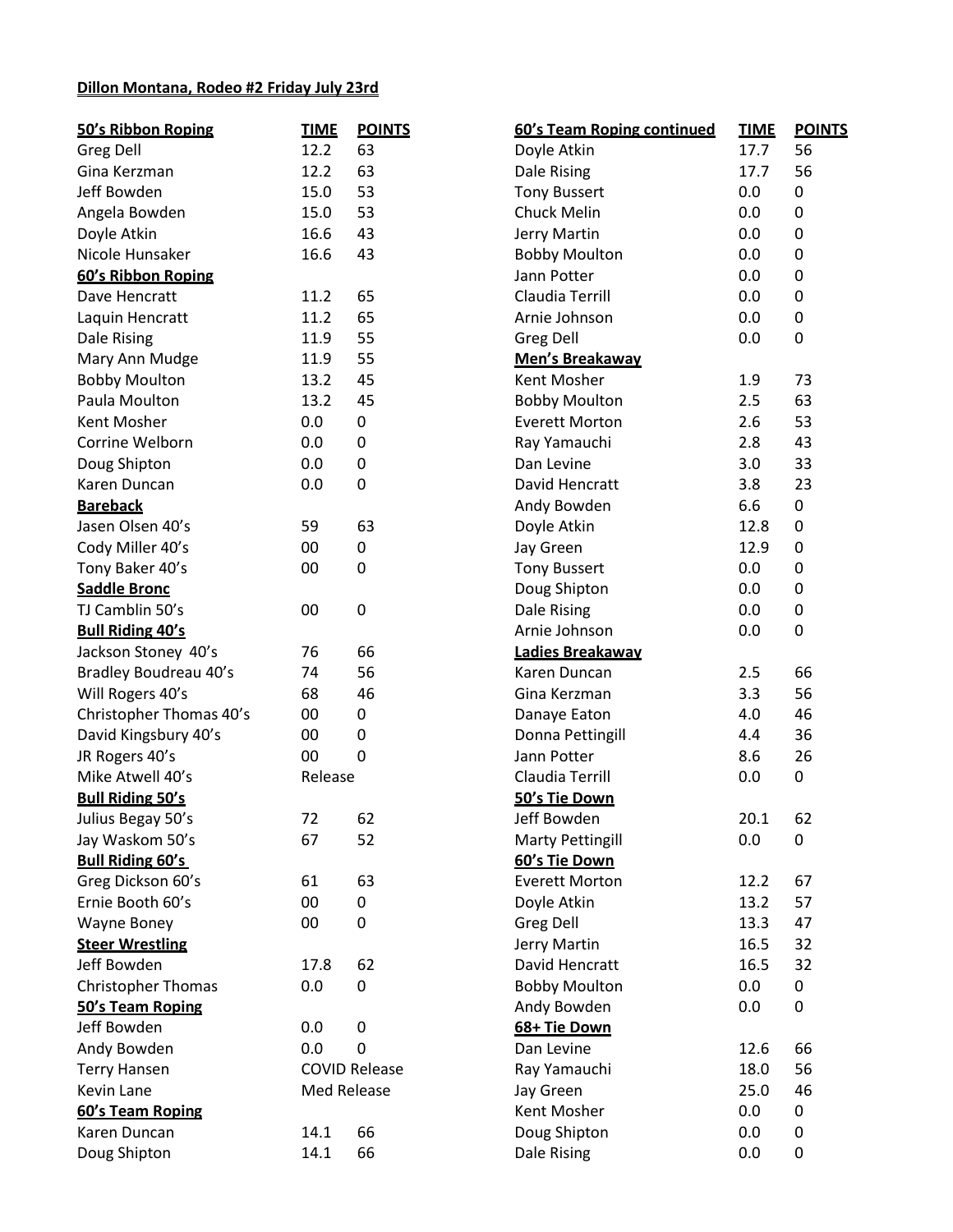# **Dillon Montana, Rodeo #2 July 23rd Continued**

| 50's Barrels                         | <b>TIME</b> | <b>POINTS</b> | <b>Steer Wrestling</b>    | <b>TIME</b>                   | <b>POINTS</b> |
|--------------------------------------|-------------|---------------|---------------------------|-------------------------------|---------------|
| Rochelle Wright                      | 18.36       | 66            | Jeff Bowden               | 00                            | 0             |
| Paige Kaufman                        | 19.44       | 56            | <b>Christopher Thomas</b> | 00                            | 0             |
| Donna Pettingill                     | 19.50       | 46            | Rick Bowden               | <b>Visual Medical Release</b> |               |
| Laurie McDuffe                       | 19.78       | 36            | Men's Breakaway           |                               |               |
| Nichole Hunsaker                     | 19.89       | 26            | Doyle Atkin               | 2.8                           | 73            |
| Danaye Eaton                         | 28.93       | 16            | Kent Mosher               | 3.0                           | 63            |
| 60's Barrels                         |             |               | Arnie Johnson             | 3.1                           | 53            |
| Corrine Welborn                      | 23.07       | 61            | Dave Hencratt             | 3.5                           | 43            |
| 68+ Barrels                          |             |               | Dan Levine                | 3.6                           | 28            |
| Bobbi Levine                         | 20.35       | 61            | Jay Green                 | 3.6                           | 28            |
|                                      |             |               | <b>Tony Bussert</b>       | 5.3                           | 0             |
| Dillon Montana #3 Saturday July 24th |             |               | Ray Yamauchi              | 5.3                           | 0             |
| 50's Ribbon Roping                   |             |               | Dale Rising               | 6.6                           | 0             |
| Jeff Bowden                          | 14.2        | 64            | Doug Shipton              | 0.0                           | 0             |
| Angela Bowden                        | 14.2        | 64            | <b>Bobby Moulton</b>      | 0.0                           | 0             |
| <b>Marty Pettingill</b>              | 14.8        | 54            | Andy Bowden               | 0.0                           | $\pmb{0}$     |
| Donna Pettingill                     | 14.8        | 54            | <b>Everett Morton</b>     | 0.0                           | 0             |
| Doyle Atkin                          | 19.4        | 44            | Ladies Breakaway          |                               |               |
| Nichole Hunsaker                     | 19.4        | 44            | Gina Kerzman              | 3.4                           | 66            |
| Greg Dell                            | 20.4        | 34            | Danaye Eaton              | 4.5                           | 56            |
| Gina Kerzman                         | 20.4        | 34            | Donna Pettingill          | 4.8                           | 46            |
| 60's Ribbon Roping                   |             |               | Jann Potter               | 7.8                           | 36            |
| Doug Shipton                         | 10.7        | 65            | Karen Duncan              | 0.0                           | 0             |
| Karen Duncan                         | 10.7        | 65            | Claudia Terrill           | 0.0                           | 0             |
| Kent Mosher                          | 11.6        | 55            | 50's Tie Down             |                               |               |
| Corrine Welborn                      | 11.6        | 55            | Jeff Bowden               | 0.0                           | 0             |
| Dale Rising                          | 12.5        | 45            | <b>Marty Pettingill</b>   | 0.0                           | 0             |
| MaryAnn Mudge                        | 12.5        | 45            | <b>Rick Bowden</b>        | <b>Visual Medical Release</b> |               |
| <b>Bobby Moulton</b>                 | 21.4        | 35            | 60's Tie Down             |                               |               |
| Paula Moulton                        | 21.4        | 35            | Doyle Atkin               | 13.9                          | 67            |
| David Hencratt                       | 0.0         | 0             | Jerry Martin              | 15.0                          | 57            |
| Laquin Hencratt                      | 0.0         | 0             | <b>Bobby Moulton</b>      | 20.0                          | 47            |
| <b>Bareback</b>                      |             |               | <b>Everett Morton</b>     | 0.0                           | 0             |
| Jason Olsen 40's                     | 67          | 63            | Andy Bowden               | 0.0                           | 0             |
| Cody Miller 40's                     | 58          | 53            | <b>Greg Dell</b>          | 0.0                           | 0             |
| Tony Baker 40's                      | 00          | 0             | David Hencratt            | 0.0                           | 0             |
| <b>Saddle Bronc</b>                  |             |               | 68+ Tie Down              |                               |               |
| TJ Camblin 50's                      | 00          | $\mathbf 0$   | Kent Mosher               | 10.3                          | 66            |
| <b>Bull Riding</b>                   |             |               | Ray Yamauchi              | 13.2                          | 56            |
| Greg Dickson 60's                    | 68          | 63            | Jay Green                 | 23.3                          | 46            |
| Wayne Boney 60's                     | 00          | 0             | Dale Rising               | 28.0                          | 36            |
| Ernie Booth 60's                     | 00          | 0             | Dan Levine                | 0.0                           | 0             |
| Julius Begay 50's                    | 00          | $\mathbf 0$   | Doug Shipton              | 0.0                           | 0             |
| Jay Waskom 50's                      | 00          | 0             | 50's Barrels              |                               |               |
| Will Rogers 40's                     | 00          | $\mathbf 0$   | Rochelle Wright           | 18.65                         | 66            |
| JR Rogers 40's                       | 00          | 0             | Paige Kaufman             | 19.24                         | 56            |
| Jackson Stoney 40's                  | 00          | 0             | Donna Pettingill          | 19.31                         | 46            |
| Christopher Thomas 40's              | 00          | 0             | Danaye Eaton              | 19.39                         | 36            |
| Bradley Boudreau 40's                | 00          | $\mathbf 0$   | Nichole Hunsaker          | 19.96                         | 26            |
| David Kingsbury 40's                 | 00          | $\mathbf 0$   | Laurie McDuffe            | 21.05                         | 16            |
| Michael Atwell 40's                  | Release     |               |                           |                               |               |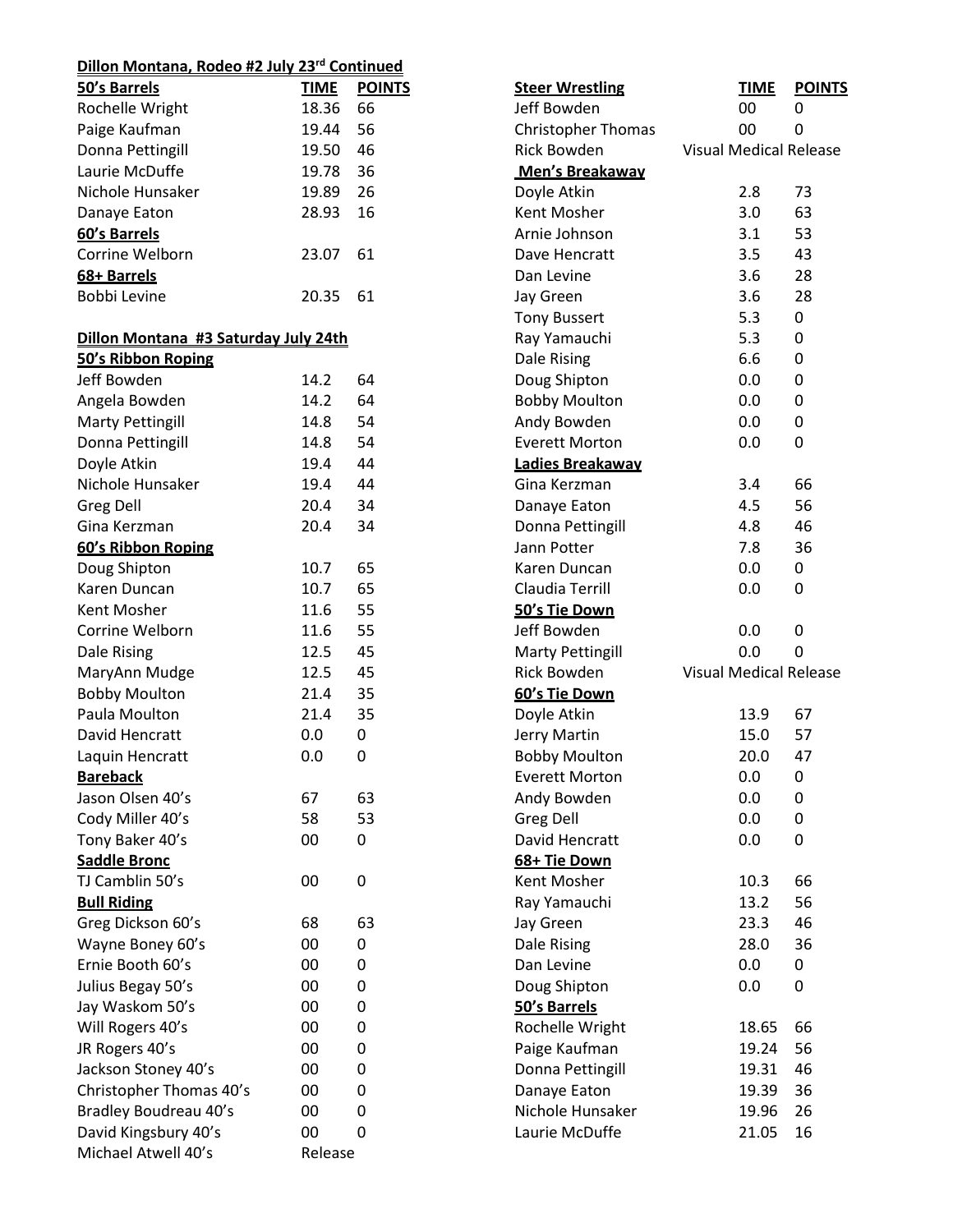| Dillon Montana #3 July 24 <sup>th</sup> Continued |                               |                | Men's Breakaway         | <b>TIME</b>        | $\underline{\mathsf{PC}}$ |
|---------------------------------------------------|-------------------------------|----------------|-------------------------|--------------------|---------------------------|
| 60's Barrels                                      | <b>TIME</b>                   | <b>POINTS</b>  | Doug Shipton            | 2.6                | 72                        |
| Corrine Welborn                                   | 21.22                         | 61             | <b>Bobby Moulton</b>    | 2.9                | 62                        |
| 68+ Barrels                                       |                               |                | Arnie Johnson           | 3.0                | 52                        |
| Bobbi Levine                                      | 20.03                         | 61             | <b>Everett Morton</b>   | 3.3                | 42                        |
| 50's Team Roping                                  |                               |                | Andy Bowden             | 3.4                | 32                        |
| Jeff Bowden                                       | 0.0                           | $\pmb{0}$      | <b>Tony Bussert</b>     | 3.8                | 22                        |
| Andy Bowden                                       | 0.0                           | $\mathbf{0}$   | David Hencratt          | 6.5                | 0                         |
| <b>Terry Hansen</b>                               |                               | Covid Release  | Jay Green               | 0.0                | 0                         |
| Kevin Lane                                        |                               | Med with Terry | Kent Mosher             | 0.0                | $\pmb{0}$                 |
| 60's Team Roping                                  |                               |                | Doyle Atkin             | 0.0                | $\pmb{0}$                 |
| Karen Duncan                                      | 9.4                           | 66             | Dale Rising             | 0.0                | 0                         |
| Doug Shipton                                      | 9.4                           | 66             | Dan Levine              | 0.0                | $\mathbf 0$               |
| Doyle Atkin                                       | 16.8                          | 56             | Ladies Breakaway        |                    |                           |
| Dale Rising                                       | 16.8                          | 56             | Danaye Eaton            | 3.3                | 66                        |
| Jerry Martin                                      | 0.0                           | 0              | Donna Pettingill        | 4.4                | 56                        |
| <b>Bobby Moulton</b>                              | 0.0                           | $\mathbf 0$    | Jann Potter             | 5.1                | 46                        |
| Jann Potter                                       | 0.0                           | $\mathbf 0$    | Gina Kerzman            | 0.0                | 0                         |
| Claudia Terrill                                   | 0.0                           | $\pmb{0}$      | Claudia Terrill         | 0.0                | 0                         |
| <b>Tony Bussert</b>                               | 0.0                           | 0              | Karen Duncan            | 0.0                | $\mathbf 0$               |
| Chuck Melin                                       | 0.0                           | 0              | 50's Tie Down           |                    |                           |
| Arnie Johnson                                     | 0.0                           | $\mathbf 0$    | Jeff Bowden             | 12.3               | 62                        |
| Greg Dell                                         | 0.0                           | $\pmb{0}$      | <b>Marty Pettingill</b> | 0.0                | $\mathbf{0}$              |
|                                                   |                               |                | Rick Bowden             | Visual Medical Rel |                           |
|                                                   |                               |                | 60's Tie Down           |                    |                           |
| Dillon Montan #4 Sunday July 25th                 |                               |                | Doyle Atkin             | 14.5               | 67                        |
|                                                   |                               |                | Jerry Martin            | 22.6               | 57                        |
| 50's Ribbon Roping                                |                               |                | <b>Bobby Moulton</b>    | 0.0                | 0                         |
| Jeff Bowden                                       | 16.9                          | 64             | David Hencratt          | 0.0                | 0                         |
| Angela Bowden                                     | 16.9                          | 64             | Greg Dell               | 0.0                | 0                         |
| Doyle Atkin                                       | 20.5                          | 54             | <b>Everett Morton</b>   | 0.0                | $\pmb{0}$                 |
| Nichole Hunsaker                                  | 20.5                          | 54             | Andy Bowden             | 0.0                | 0                         |
| <b>Marty Pettingill</b>                           | 0.0                           | 0              | 68+ Tie Down            |                    |                           |
| Donna Pettingill                                  | 0.0                           | 0              | Dan Levine              | 12.3               | 65                        |
| <b>Greg Dell</b>                                  | 0.0                           | 0              | Kent Mosher             | 14.0               | 55                        |
| Gina Kerzman                                      | 0.0                           | 0              | Dale Rising             | 25.7               | 45                        |
| 60's Ribbon Roping                                |                               |                | Doug Shipton            | 0.0                | 0                         |
| Kent Mosher                                       | 9.6                           | 65             | Jay Green               | 0.0                | 0                         |
| Corrine Welborn                                   | 9.6                           | 65             | 50's Barrels            |                    |                           |
| <b>Bobby Moulton</b>                              | 10.9                          | 55             | Donna Pettingill        | 19.04              | 65                        |
| Paula Moulton                                     |                               | 55             | Nichole Hunsaker        |                    |                           |
|                                                   | 10.9                          |                |                         | 19.71              | 55                        |
| David Hencratt                                    | 26.5                          | 45             | Laurie McDuffe          | 19.93              | 45                        |
| Laquin Hencratt                                   | 26.5                          | 45             | Danaye Eaton            | 21.89              | 35                        |
| Doug Shipton                                      | 0.0                           | 0              | Paige Kaufman           | 24.01              | 25                        |
| Karen Duncan                                      | 0.0                           | 0              | 60's Barrels            |                    |                           |
| Dale Rising                                       | 0.0                           | 0              | Corrine Welborn         | 21.91              | 61                        |
| Mary Ann Mudge                                    | 0.0                           | 0              | 68+ Barrels             |                    |                           |
| <b>50's Steer Wrestling</b>                       |                               |                | Bobbi Levine            | 19.5               | 61                        |
| Jeff Bowden                                       | 4.7                           | 62             | 50's Team Roping        |                    |                           |
| <b>Christopher Thomas</b>                         | 0.0                           | 0              | Jeff Bowden             | 0.0                | 0                         |
| Rick Bowden                                       | <b>Visual Medical Release</b> |                | Andy Bowden             | 0.0                | 0                         |
|                                                   |                               |                | <b>Terry Hansen</b>     | Covid Medical Rel  |                           |

Arnie Johnson 3.0 52 Everett Morton 3.3 42 Andy Bowden 3.4 32 Tony Bussert 3.8 22 David Hencratt 6.5 0 Jay Green 6.0 0.0 0 Kent Mosher **6.0** 0.0 0 Doyle Atkin **0.0** 0.0 0 Dale Rising and COM COME COMPOSED COMPOSED AT A CONTROL CONTROL CONTROL CONTROL CONTROL CONTROL CONTROL CONTRO Dan Levine **1988** C.O O Danaye Eaton 3.3 66 Donna Pettingill **4.4** 56 Jann Potter 5.1 46 Gina Kerzman 0.0 0 Claudia Terrill 0.0 0 Karen Duncan 0.0 0 12.3 62 Marty Pettingill **COMP COMPONE** 0.0 0 Jal Medical Release 14.5 67 22.6 57  $0.0$  0 David Hencratt **0.0** 0 Greg Dell **0.0** 0 Everett Morton 0.0 0 Andy Bowden 0.0 0 12.3 65 14.0 55 25.7 45  $0.0$  0  $0.0$  0 19.04 65 19.71 55 19.93 45 21.89 35 24.01 25 21.91 61 19.5 61 Jeff Bowden 0.0 0 Andy Bowden 6.0 0.0 0 vid Medical Release Kevin Lane Medical release with Terry

**Men's Breakaway TIME POINTS**